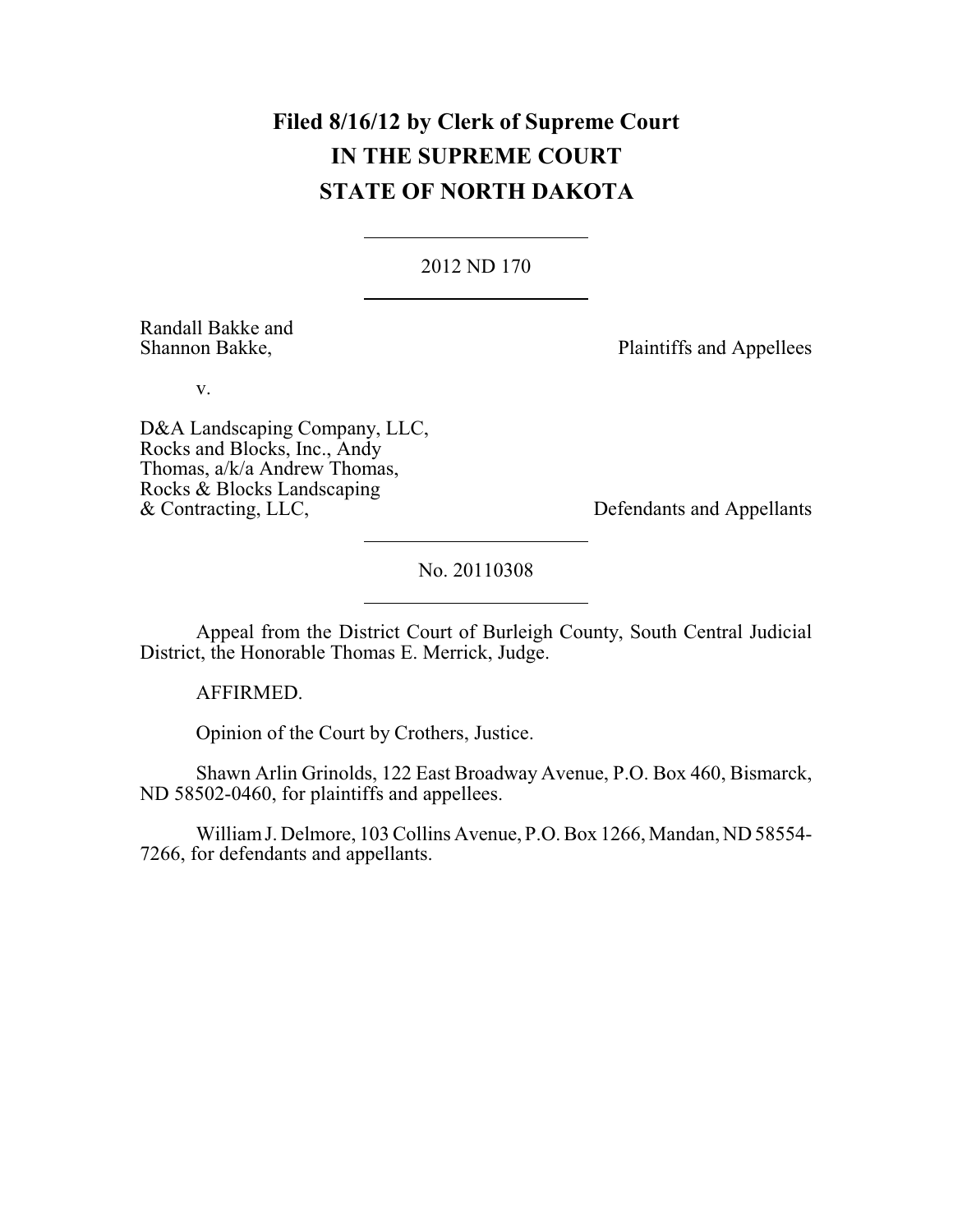## **Bakke v. D&A Landscaping Co., LLC No. 20110308**

### **Crothers, Justice.**

[¶1] Andrew Thomas appeals the district court's judgment entered after a jury awarded Randall and Shannon Bakke \$25,000 plus interest for breach of contract, negligence and fraud. Thomas argues insufficient evidence existed to pierce the corporate veil of D&A Landscaping Company, LLC and hold him personally liable for breach of contract and fraud. Thomas also claims that the district court committed plain error by failing to properly instruct the jury on the burden of proving fraud and that insufficient evidence existed to support the fraud verdict. We affirm, concluding the corporate veil was not pierced and the jury instruction on the burden of proof for fraud was law of the case.

I

[¶2] In 2006, the Bakkes considered expanding an elevated patio and replacing a boulder retaining wall that was part of the elevated patio. The Bakkes had experienced problems with sand and other materials passing through the boulder retaining wall and wanted amore permanent and less porous wall. The Bakkes visited the Bismarck landscape supply company Rocks and Blocks, Inc. Rocks and Blocks, Inc. recommended using particular buildingmaterials and employing Andrew Thomas of D&A Landscaping for project construction.

[¶3] The Rocks and Blocks' salesperson gave the Bakkes Thomas' business card containing the words "D&A Landscaping," "Your front to back landscaping company," the name "Andy Thomas" along with a telephone number, the email address "andy@dalandscaping.com" and a website address "www.dalandscaping.com."

[¶4] On August 24, 2006, Thomas provided the Bakkes with an initial estimate and a drawing for expanding the elevated patio, labor and specified materials. The proposal was "[r]espectfully submitted D&A Landscaping 426-4982 Per Andy Thomas." On March 22, 2008, the Bakkes received a second proposal submitted by "D&A Landscaping Per Andy Thomas." The Bakkes accepted the March 22, 2008 Proposal on March 26, 2008.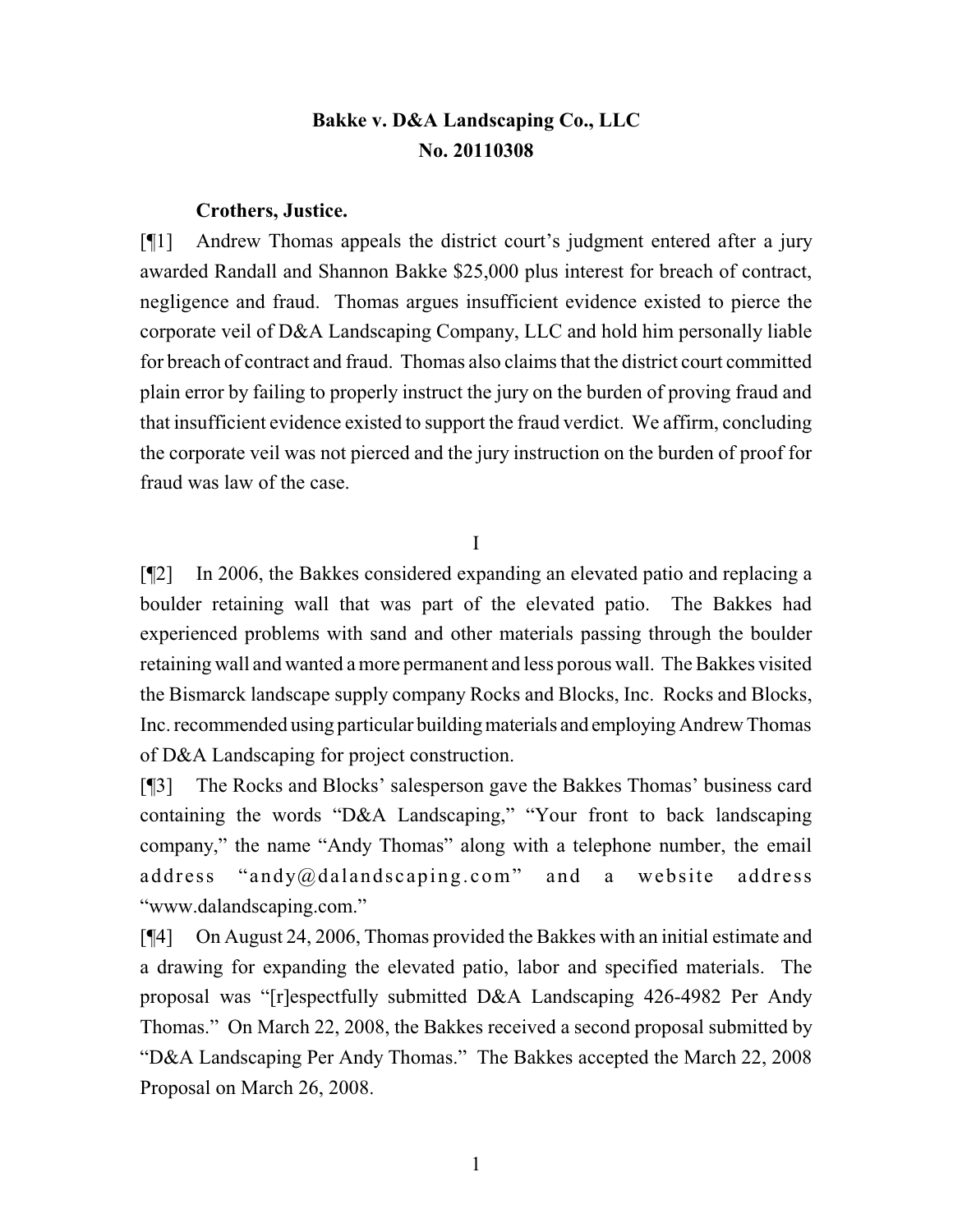[¶5] During the summer and fall of 2008, Thomas installed the retaining wall and paver patio and completed other landscaping at the Bakkes' home. The Bakkes claim they first learned D&A Landscaping was a legal entity when they received a July 15, 2008 invoice directing payment to "D&A Landscaping, Inc." After the fact, the Bakkes learned D&A Landscaping Company, LLC (a limited liability company and not a corporation) was formed in 2005 and dissolved in 2008.

[¶6] The Bakkes were not satisfied with the quality of the work on their patio and wall. On August 31, 2010, the Bakkes sued D&A Landscaping Company, LLC; Rocks and Blocks, Inc.; Andrew Thomas; and Rocks & Blocks Landscaping & Contracting, LLC for fraud, deceit, breach of contract and negligence. On September 3, 2010, D&A Landscaping Company, LLC and Thomas answered. Rocks and Blocks, Inc. and Rocks & Blocks Landscaping & Contracting, LLC did not respond to the complaint. On December 15, 2010, the Bakkes moved for default judgment against Rocks & Blocks Landscaping & Contracting, LLC. On January 18, 2011, Rocks & Blocks Landscaping & Contracting, LLC resisted the motion and answered the Bakkes' complaint. On January 24, 2011, the district court denied the Bakkes' motion for default judgment against Rocks & Blocks Landscaping & Contracting, LLC. On February 10, 2011, the Bakkes moved for default judgment against Rocks and Blocks, Inc. On February 28, 2011, D&A Landscaping Company, LLC; Thomas; and Rocks & Blocks Landscaping & Contracting, LLC responded that they did not oppose the motion but contended that Rocks and Blocks, Inc. was not a predecessor entity to Rocks & Blocks Landscaping & Contracting, LLC. On April 15, 2011, the district court entered default judgment against Rocks and Blocks, Inc. for \$24,427.50 plus interest.

[¶7] On June 19-22, 2011, the district court held a jury trial. The jury found that neither D&A Landscaping Company, LLC nor Rocks and Blocks, Inc. was liable for damages to the Bakkes. The jury found Thomas was liable for breach of contract, negligence and fraud. The jury awarded the Bakkes \$25,000 plus interest. The verdict form also contains a notation, apparently in the district judge's handwriting, that "Jury was polled. The defendant who committed fraud was Andrew Thomas." Amended judgment was entered on August 10, 2011, and D&A Landscaping Company, LLC and Thomas timely appealed.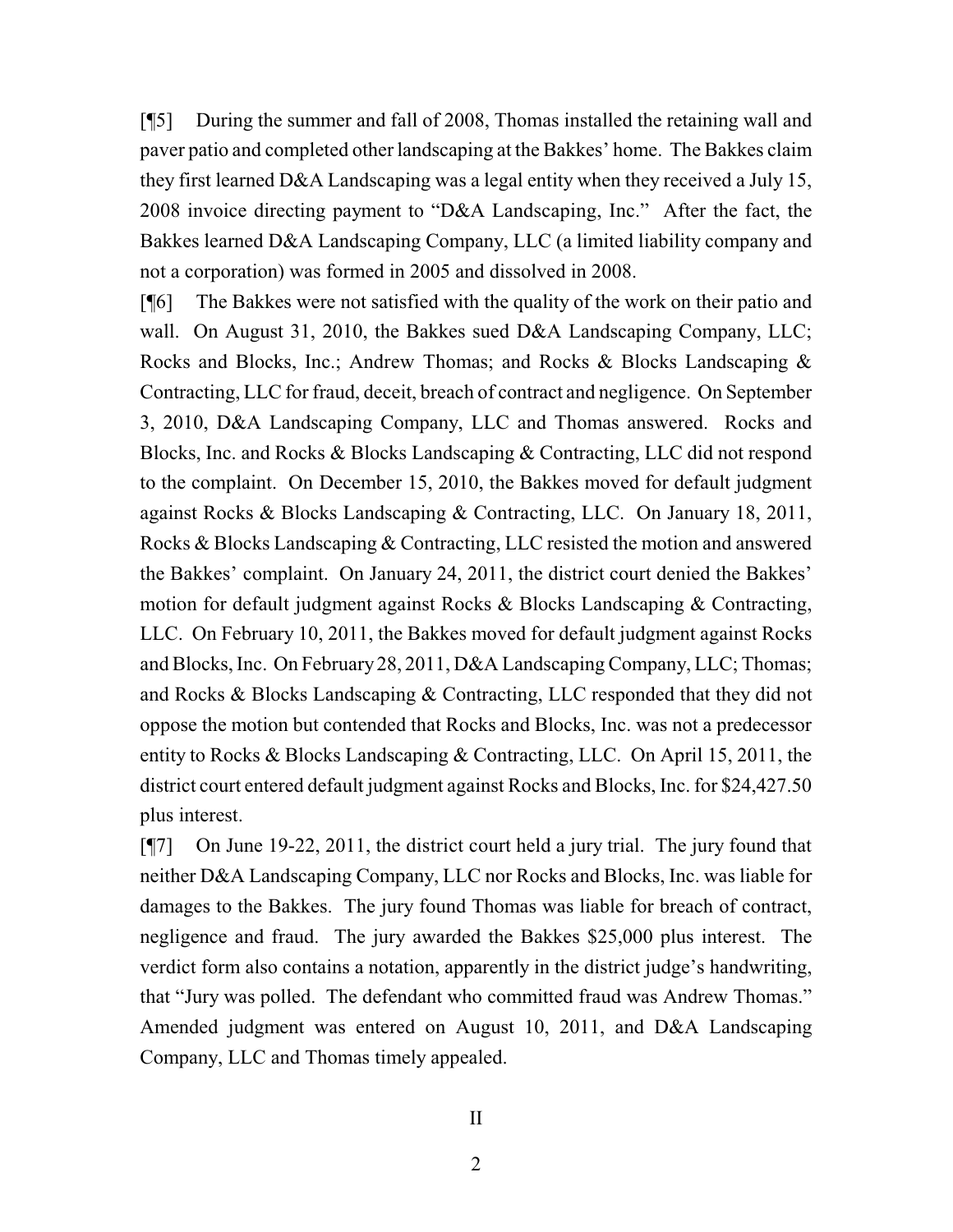A

[¶8] Thomas argues insufficient facts exist to pierce the corporate veil of D&A Landscaping Company, LLC and hold Thomas personally liable. The Bakkes respond that the theory of piercing the limited liability company's veil does not apply because the jury determined Thomas was personally liable for transacting business in his individual capacity.

[¶9] A member or owner of a limited liability company generally is not liable for the debts of the limited liability company. N.D.C.C. § 10-32-29(1). "A member or owner of a limited liability company will be personally responsible, however, if the conditions and circumstances under which the corporate veil of a corporation may be pierced under North Dakota law are present." Intercept Corp. v. Calima Fin., LLC, 2007 ND 180, ¶ 14, 741 N.W.2d 209 (citing N.D.C.C. § 10-32-29(3)).

[¶10] Here, the jury found D&A Landscaping Company, LLC did not breach its contract with the Bakkes, was not negligent and did not commit fraud. The precursor to piercing a legal entity's veil to impose liability on the owner is entity liability. See Pharmacia Corp. v. Motor Carrier Services Corp., Civ. No. 04-3724 (GEB), 2006 WL 3533881, at \*15 n.10 (D.N.J. Dec. 7, 2006) ("[b]efore invoking the doctrine [of veilpiercing,] a plaintiff must first establish an independent basis to hold the corporation liable") (quotation omitted); City of Toledo v. Allen, No. L-04-1237, 2005 WL 859446, at \*7 (Ohio App. 6 April 15, 2005) ("A corporation's limited liability shield cannot be disregarded in order to find the shareholders liable if the corporation is not liable in the first instance[.]). Because the jury found the limited liability company was not liable to the Bakkes for damages, the entity's liability was not transferred to the owner and the theory of veil piercing cannot apply.

[¶11] Rather than piercing the LLC's veil, liabilitywas directly imposed on Thomas. The Bakkes' theory of Thomas' liability was that he acted individually and that Thomas never disclosed he was acting as an agent for D&A Landscaping Company, LLC. The jury was instructed without objection that "[i]t is presumed that people act for themselves and not as agents." A special verdict form also was used without objection and required the jury to find whether "Andrew Thomas breached his contract" and whether "Andrew Thomas was at fault."

[¶12] Evidence supports the jury's finding Thomas was individually liable. That evidence included a business card, an estimate, a drawing and proposals, none of which indicated that D&A Landscaping Company, LLC was a limited liability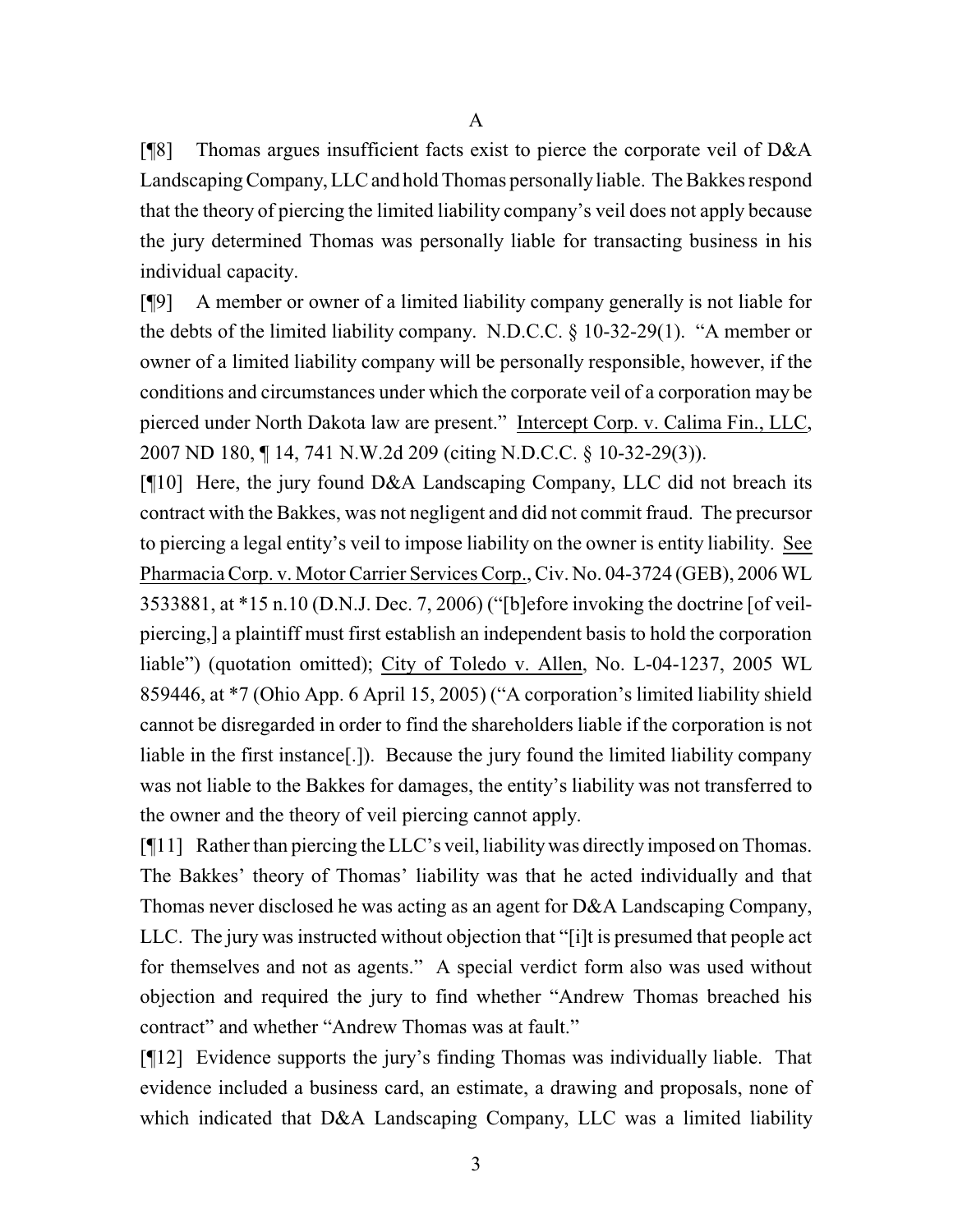company or that Thomas was acting as an agent for the company. The jury found that Thomas breached his contract with the Bakkes, that Thomas was at fault for negligence and that Thomas committed fraud on the Bakkes. These findings of Thomas' individual liability, coupled with D&A Landscaping Company, LLC being found not liable, inescapably lead to the conclusion D&A Landscaping Company, LLC's liability was not imposed on Thomas. Because the limited liability company's liability was not imposed on Thomas, Thomas' veil piercing argument fails and additional consideration whether evidence supported veil piercing is unnecessary.

B

[¶13] Thomas argues the district court judgment should be reversed because the jury was not instructed on the correct burden of proof for fraud. Fraud must be proved by clear and convincing evidence. American Bank Center v. Wiest, 2010 ND 251, ¶ 12, 793 N.W.2d 172 ("Fraud must be proven by clear and convincing evidence, and the party asserting fraud has the burden of establishing the elements of fraud.") (citing Citizens State Bank-Midwest v. Symington, 2010 ND 56, ¶ 21, 780 N.W.2d 676; Erickson v. Brown, 2008 ND 57, ¶ 26, 747 N.W.2d 34; First Union Nat'l Bank v. RPB 2, LLC, 2004 ND 29, ¶ 22, 674 N.W.2d 1). In this case, the jury received an instruction stating, "The essential elements of a claim or an affirmative defense must be proven by the greater weight of the evidence." The jury did not receive an instruction that fraud must be proved by clear and convincing evidence.

[ $[14]$  Under N.D.R.Civ.P. 51(c)(1), "[a] party who objects to a proposed [jury] instruction or the failure to give an instruction must do so on the record, stating distinctly the matter objected to and the grounds of the objection." Generally, a party failing to object to the giving or the failure to give an instruction after having adequate time to take exceptions waives the objection, and the instructions become the law of the case. Wilson v. Gen. Motors Corp., 311 N.W.2d 10, 14 (N.D. 1981). When no objection is made, "[a] court may consider a plain error in the instructions affecting substantial rights that has not been preserved as required by Rule  $51(d)(1)$ ." N.D.R.Civ.P. 51(d)(2). Rule 51 was amended on March 1, 2005 by adding subsection (d)(2) regarding plain error. N.D.R.Civ.P. 51 Explanatory Note. North Dakota's changes to Rule 51(d) followed similar modifications to Federal Civil Rule 51 in December of 2003.

[ $\llbracket \cdot \rrbracket$ ] This Court has not applied or discussed application of N.D.R.Civ.P. 51(d)(2), nor have we explained the purpose or limits of the Rule. However, North Dakota's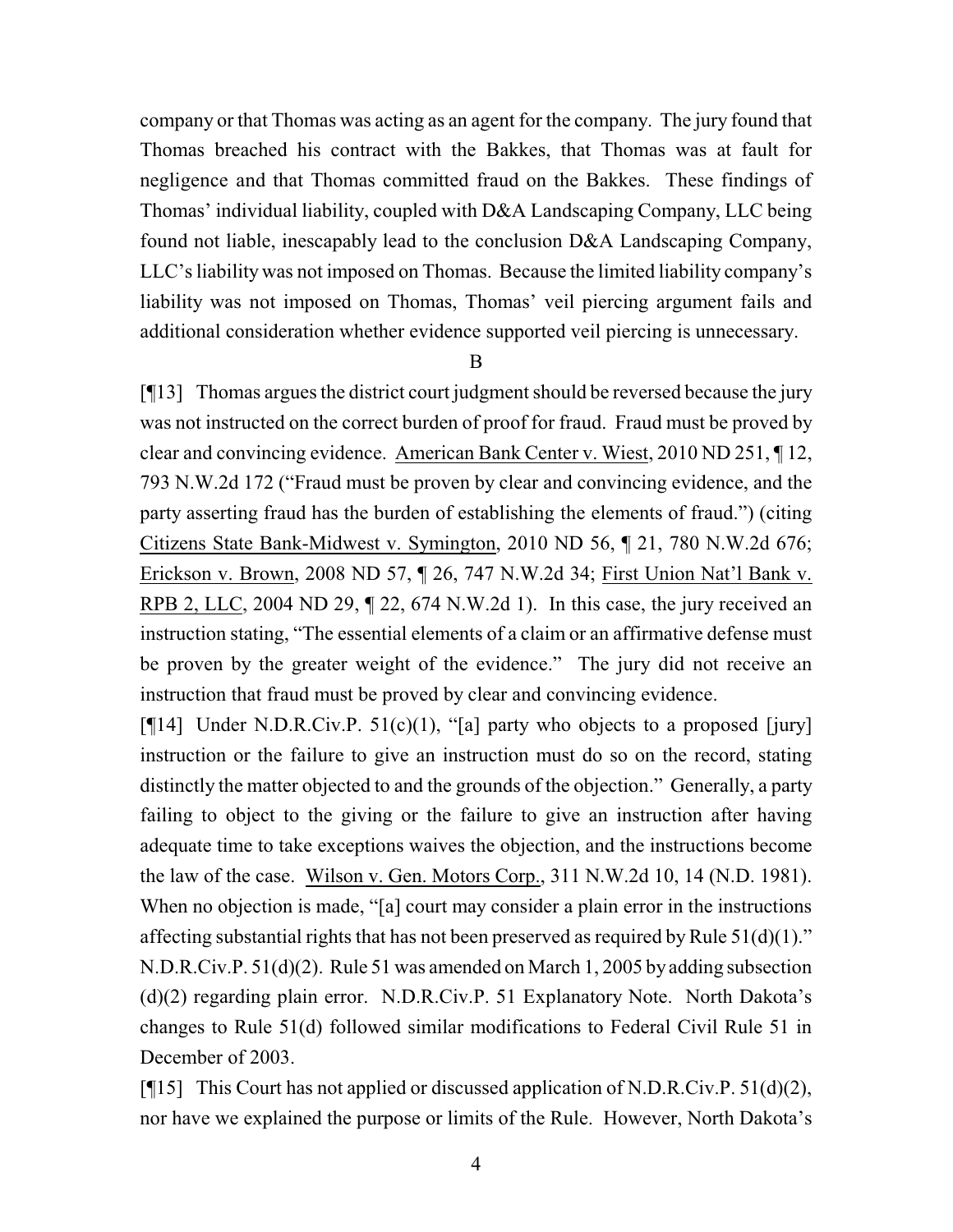Civil Rule 51 has long been read to allow appellate review of plain jury instruction errors even absent timely objection in the district court. In Rau v. Kirschenman, 208 N.W.2d 1, 8 (N.D. 1973), this Court stated, "If Rule 51(c) were to be applied to all cases inflexibly, manifest injustice would be a likely result. For that reason we believe our Rule 51(c) should not be an absolute Rule and that provision should be made for relief from such Rule in limited circumstances." But, even under our prior exception, the plain error review is limited: "only fundamental and highly prejudicial error in instructions will be reviewed by this [C]ourt in the absence of an objection in the trial court." Rau, at 9.

[¶16] Both our application and our limitation adopted in Rau are consistent with the prevailing federal court plain error analysis. One noted commentator on federal civil procedure explains:

"The 2003 amendment, which appears in subdivision  $(d)(2)$ , of Rule 51 codified the previous practice followed by most circuits that said that the appellate court may reverse for plain error in an instruction to the jury even if there had been no objection to it. This is now the universal practice in the federal courts of appeal, and the pre-2003 plain error precedents, many of which are captured in the note below along with the growing number of post-2003 cases, continue to remain good law. These statements, however, recognize that this is a power to be exercised rarely, namely when it is necessary to prevent a miscarriage of justice. The revised rule also reflects this position; subdivision  $(d)(2)$  states that to be considered as a plain error in the instructions that were not objected to under Rule  $5I(d)(1)$ , the error must 'affect[] substantial rights."

9C Charles Alan Wright & Arthur R. Miller, Federal Practice and Procedure § 2558, at 184 (3d ed. 2008) (footnotes omitted). The treatise authors also note that plain error has not been easily found:

"Findings of plain error, both prior to the explicit authorization to consider them now found in the text of Rule 51 and also under the rule as it currently stands, have been confined to the exceptional case in which the error seriously has affected the fairness, integrity, or public reputation of the trial court's proceedings; the courts of appeal are deferential to the work of the district court. In addition, the courts of appeal may consider the costs of correcting an error before granting a reversal. Not surprisingly, it is not unusual to see words in the judicial opinions characterizing the requisite severity of the error such as 'fundamental,' or 'miscarriage of justice,' or 'egregious,' or 'patently erroneous.' The burden on the party invoking the plain error principle, therefore, is a heavy one."

9C Wright, supra, § 2558, at 199 (footnotes omitted).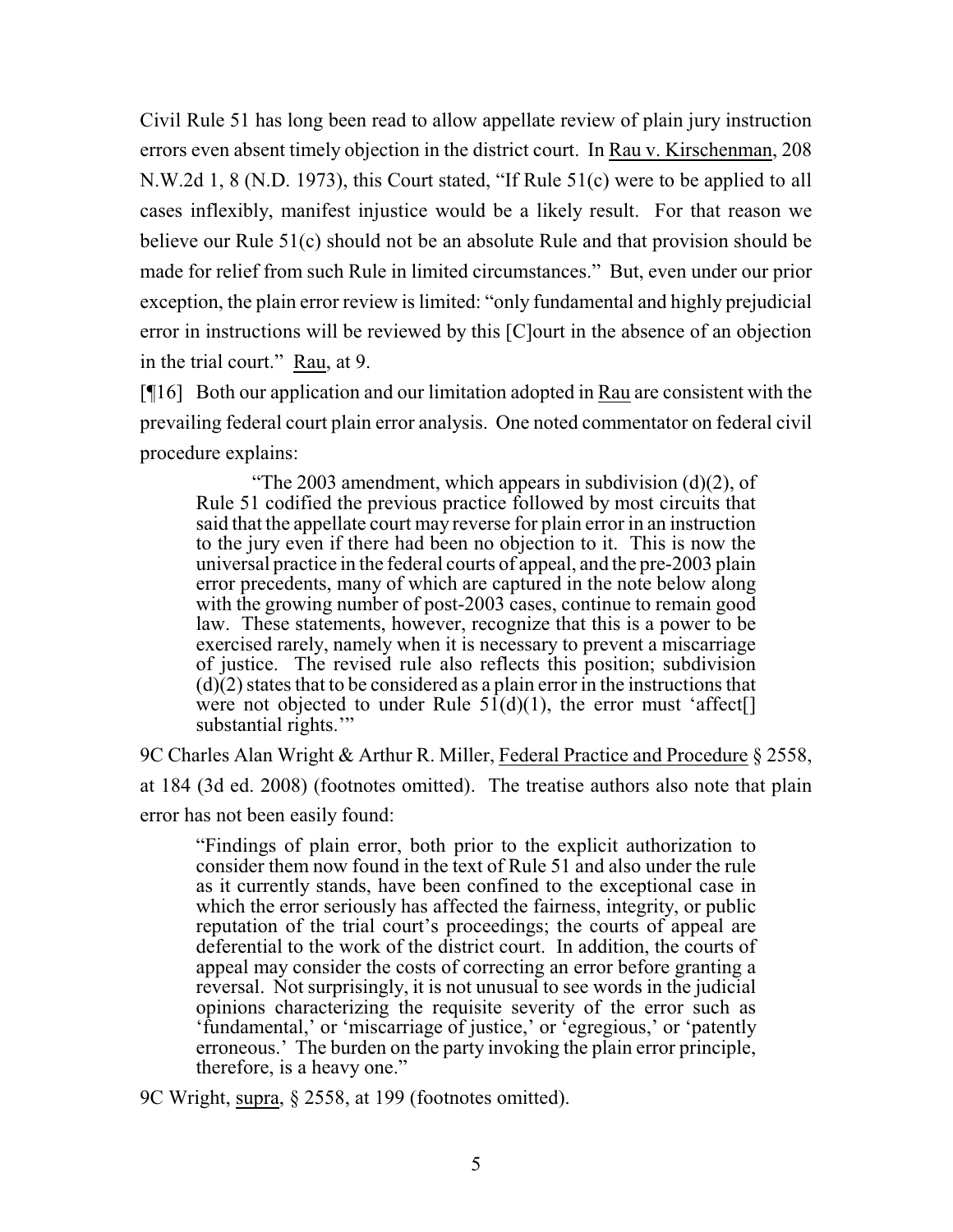[¶17] Here, the only substantive legal irregularity appealed by Thomas was instructing the jury that all claims in the case must be proven by a preponderance of the evidence. Thomas is correct by claiming fraud must be proved by clear and convincing evidence. Wiest, 2010 ND 251, ¶ 12, 793 N.W.2d 172. However, the fraud claim and its associated burden of proof are only a part of the larger legal basis upon which this case was tried. The Bakkes asserted claims of breach of contract, negligence and fraud. The jury instructions and the verdict form were proposed by the Bakkes and received no objection fromthe defendants. Those instructions and the verdict form, while containing a number of other legal irregularities, became the law of the case. Livinggood v. Balsdon, 2006 ND 11, ¶ 10, 709 N.W.2d 723 (an "instruction was the settled law of the case because there was no objection to the instruction. The instruction does not necessarily reflect the law to be applied in all similar cases."); Wilson, 311 N.W.2d at 14.

[¶18] Because independent, unobjected to and unappealed grounds exist upon which the jury verdict can be sustained, we conclude under the facts of this case that the district court's failure to properly instruct the jury on the burden of proof in a fraud case was not an error affecting the fairness, integrity or public reputation of judicial proceedings. We decline to conclude the erroneous jury instruction on the burden of proving fraud was plain error. Therefore, objection to the burden of proof instruction was waived, and that instruction is law of the case.

### III

[¶19] Thomas argues insufficient evidence exists to find him liable to the Bakkes for fraud. We conclude it is unnecessary to reach that issue because the jury also found Thomas liable under other theories. As a result, we would be rendering an improper advisory opinion if we proceeded to decide whether Thomas is also liable to the Bakkes for fraud. See Richland Cnty. Water Res. Bd. v. Pribbernow, 442 N.W.2d 916, 919 (N.D. 1989) ("We may not give purely advisory opinions. Our decisions 'must be limited to questions involving existing rights in real controversies.'") (citation and quotation omitted).

#### IV

[¶20] We affirm, concluding the corporate veil was not pierced and the burden of proof jury instruction was law of the case.